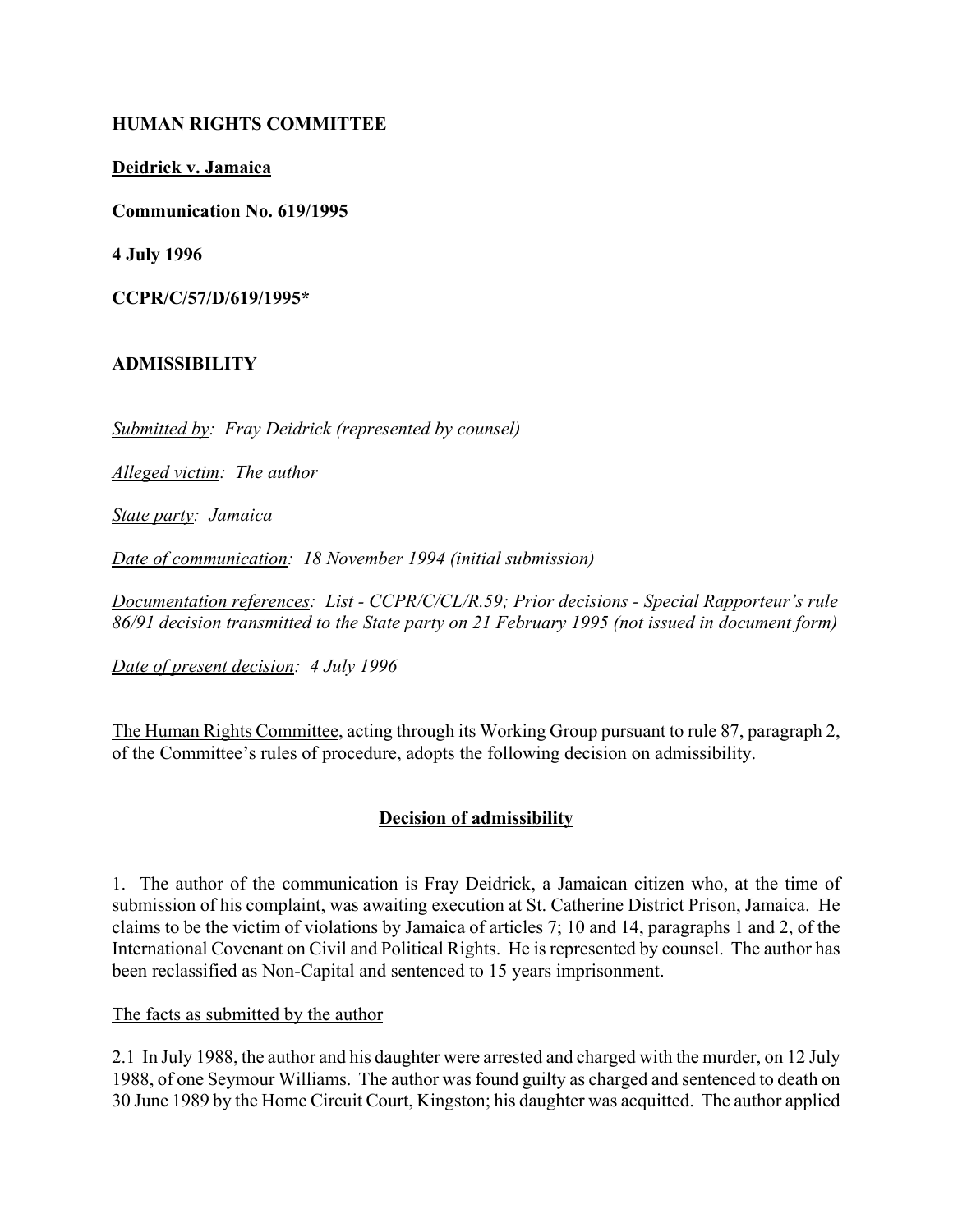for leave to appeal against conviction and sentence; the Court of Appeal of Jamaica dismissed his appeal on 22 March 1991. On 7 January 1993, Leading Counsel in London advised that a petition for special leave to appeal to the Judicial Committee of the Privy Council would have no prospect of success.

2.2 The Case for the prosecution relied on the evidence given by the deceased's family; wife, brother and two sons, all were the author's neighbours. Mrs. Williams testified that, on 12 July 1988, at about 11:00 p.m., she and her husband had seen the author sitting among a group of men. There was an exchange of words between her husband and one of the men; shortly thereafter, the author hit her husband with a brick. She, her husband and her brother-in-law wanted to report the incident at Linstead Police station; not finding anyone there, they returned home. The author was waiting for them; he threw a bottle at Mrs. Williams and threatened to kill them. One of the deceased son's testified that the author had chased him with a "butcher's knife". The author had then gone back and attacked Mr. Williams, had stabbed him in the back. At the same time the daughter had stuck something into his father's eye. He had been unable to help since he was being restrained by a friend of the deceased. The son further testified that the incident had been seen by some fifteen people, and that one Mr. Blackwood had tried to intervene, but had himself been stabbed. Mr. Williams died of the stab wounds.

2.3 The investigating officer testified that, when charged with the murder, the author stated that the deceased's family had attacked him, and that he had acted in self-defence. He conceded that the author had bruises on his back. He further testified that he had taken a statement from one Mr. Blackwood and from one Mr. Grandison, that he had submitted these statements, and that he tried to obtain statements from other witnesses of the incident. The trial transcript reveals that Mr. Blackwood and Mr. Grandison were not subpoenaed but warned, told to attend the preliminary hearing in the case; Mr. Grandison attended court on several occasions, but Mr. Blackwood never did. It further appears that they were never called by the prosecution to testify in the case.

2.4 The author made an unsworn statement from the dock, repeating that the Williams family had attacked him and that he had defended himself with a pocket knife. 1/ No witnesses were called to testify on his behalf; it appears from the trial transcript that the author's attorney intended to call a witness but then decided not to do so.

2.5 On appeal, the author was represented by the same attorneys who had represented him and his daughter at the trial. The grounds of appeal were based on the trial judge's treatment of certain elements of evidence in the case, his directions to the jury on certain issues, and the fact that he withdrew the issue of manslaughter from consideration by the jury.

2.6 In his advice, dated 7 January 1993, on the merits of a petition for special leave to appeal to the Judicial Committee of the Privy Council in the author's case, Leading counsel stated that: "I cannot see any grounds for attacking either the summing-up or the decision of the jury or the judgment of the Court of Appeal. It seems to me that the directions on self defence were put in a way which were of distinct advantage to the appellant. The jury was told in no uncertain terms that if they accepted the appellant's version of events, they must acquit. I do not see any ground for attacking the decision of the judge not to leave provocation to the jury".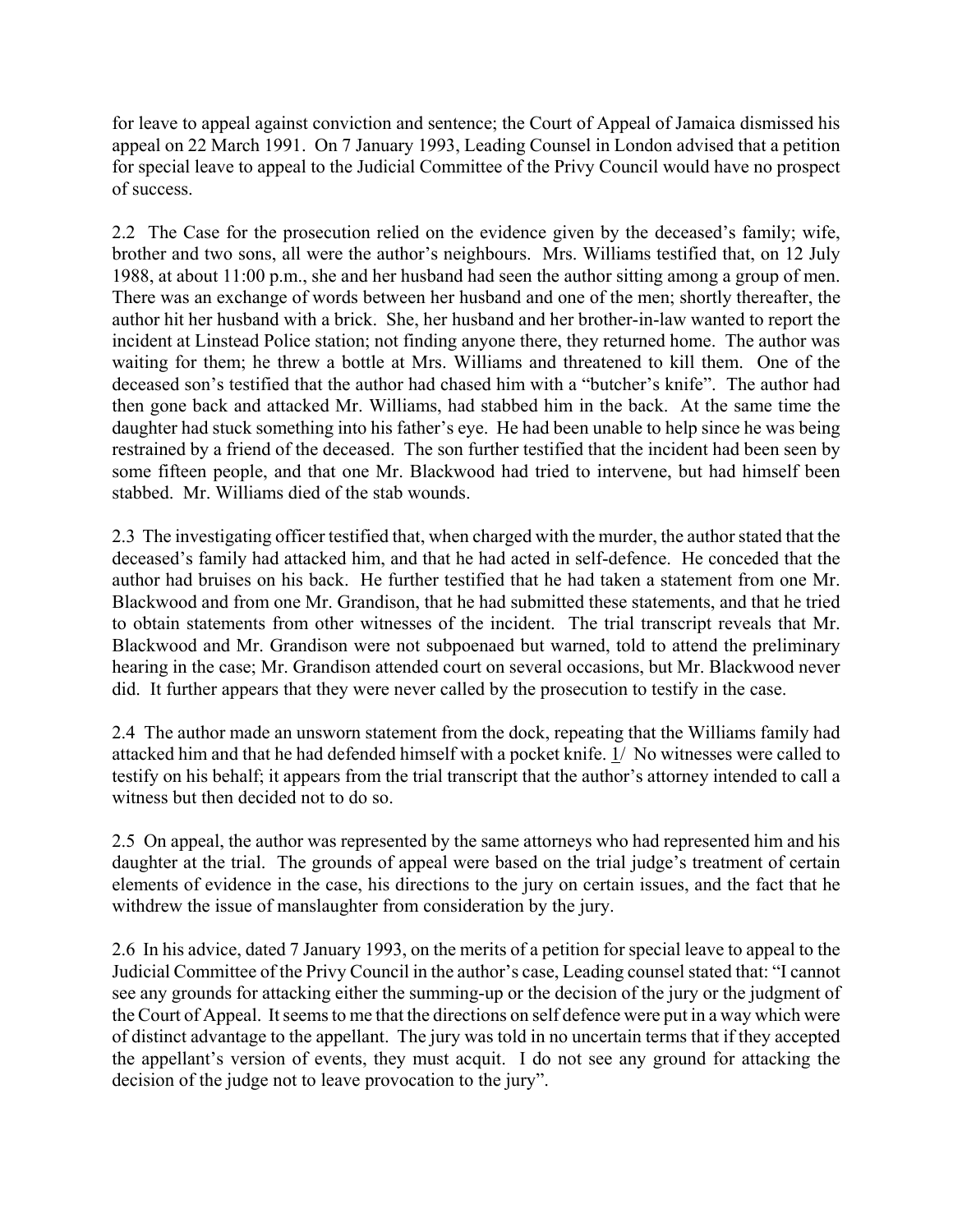2.7 It is stated that the Jamaica Council for Human Rights received a letter, dated 3 February 1993, from representatives of the Charlemont Citizen's Association and the Charlemont Neighbourhood Watch, who requested the Council's intervention in the author's case. They stated that: "Our concern lies in the fact that two other members of our community who participated in parting both factions and who witnessed what transpired, gave relevant statements to the investigating police which to date have not been submitted in court. These persons are reputable citizens, who witnessed the incident and are still willing and waiting to assist the court in ensuring that justice is done. We find it strange that Deidrick has been sentenced to death based only on statements given by members of the Williams' family who were themselves involved in the fight".

#### The Complaint

3.1 The author is said to be a victim of a violation of articles 7 and 10 of the Covenant, in view of the length of his detention on death row. Counsel notes that, since his conviction on 30 June 1989, the author has been held at St. Catherine District Prison, which means that he has now been on death row for almost seven years. It is submitted that the "agony of suspense" resulting from such detention amounts to cruel, inhuman and degrading treatment. Reference is made to the judgment of the Judicial Committee of the Privy Council in the case of Earl Pratt and Ivan Morgan v. Attorney General for Jamaica 2/, where it was held inter alia, that the delay in the carrying out of the execution constitutes cruel, inhuman and degrading treatment. Counsel submits that the delay is on its own sufficient to constitute a violation of articles 7 and 10, paragraph 1.

3.2 Counsel further submits that the conditions at St. Catherine District Prison amount to a violation of the author's rights under articles 7 and 10, paragraph 1. Conditions at the prison have been examined by non-governmental organizations, including Amnesty International, which observed in November 1993 that the prison was holding more than twice the capacity for which it was built in the 19<sup>th</sup> Century. Reportedly, the facilities provided by the State party are poor: no mattresses, other bedding or furniture in the cells; no integral sanitation; broken plumbing, piles of refuse and open sewers; no artificial lighting in the cells and only small air vents, through which natural light can enter; no employment opportunities available to inmates: no doctor attached to the prison, so that medical problems are generally treated by warders who receive very limited training. The particular impact of these conditions on the author are the following: he is confined to his cell for twenty-two hours every day; he spends most of his waking hours isolated from other men, with nothing whatsoever to keep him occupied; much of his time is spent in enforced darkness. Counsel concludes that fundamental and basic requirements of the UN Standard Minimum Rules for the Treatment of Prisoners have not been met during the author's detention at St. Catherine District Prison, and refers to the Committee's findings in the case of Albert W. Mukong v. Cameroon. 3/

3.3 With reference to the letter from the representatives of the Citizens' Association of the Charlemont Community in Linstead, it is submitted that the failure by the investigating authorities to tender the witness statements as evidence amounts to a violation of article 14, paragraphs 1 and 2, of the Covenant. Counsel points to a decision of the United Kingdom Court of Appeal 4/, and submits that, although it is not clear whether the DPP and the author's attorney had specifically requested that these statements be produced, the Jamaican police did not investigate the matter properly. He further points out that, had the statements been brought to the attention of counsel, he would have used them as evidence in the author's defence. Counsel concludes that the police had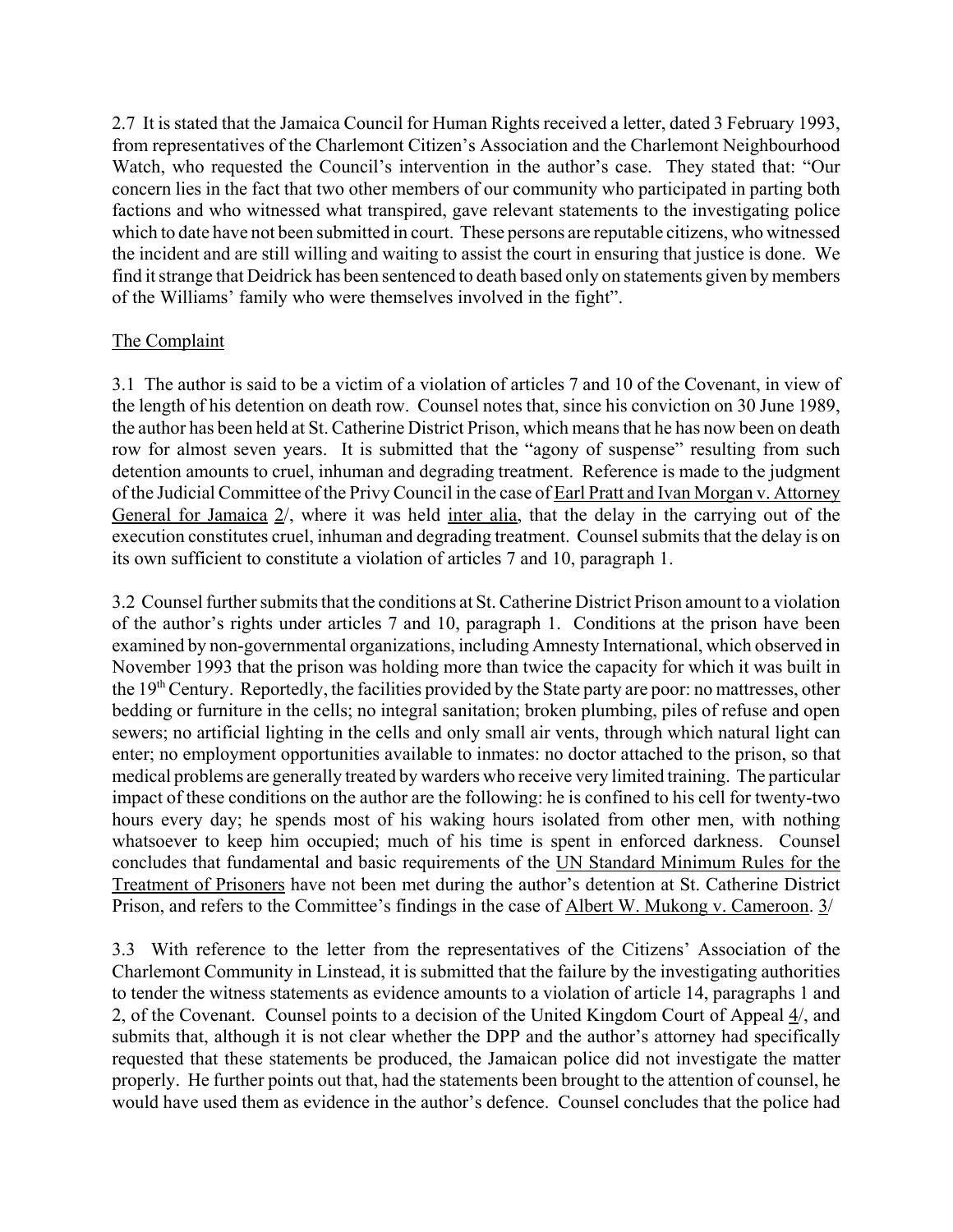an unequivocal duty to reveal the identity of those witnesses, who did not belong to the family of the deceased, who had given statements and who were willing to testify on the author's behalf during his trial.

3.4 The author concedes that he has not applied to the Supreme (Constitutional) Court of Jamaica for redress. It is argued that a constitutional motion in the Supreme Court would inevitably fail, in light of the precedent set by the Judicial Committee's decisions in DPP v. Nasralla [(1967) 2 ALL ER 161] and Riley et al. v. Attorney General of Jamaica [(1982) 2 ALL ER 469], where it was held that the Jamaican Constitution was intended to prevent the enactment of unjust laws and not merely unjust treatment under the law. Since the author claims unfair treatment under the law, and not that post-constitutional laws are unconstitutional, a constitutional motion would not be an effective remedy in his case. It is further argued that, even if it were accepted that a constitutional motion is an effective remedy, it would not be available in practice to the author because of his lack of funds, the absence of legal aid for this purpose, and the unwillingness of Jamaican lawyers to represent applicants on a pro bono basis. Reference is made to the Human Rights Committee's jurisprudence on this issue 5/.

3.5 Regarding the author's failure to petition the Judicial Committee of the Privy Council for special leave to appeal, reference is made to Leading counsel's advice in the case. It is stated that the jurisdiction of the Judicial Committee of the Privy Council is confined to ascertaining whether there was an error of law in the proceedings of the first instance or on appeal, and that leave will only be granted if the case is one of general or public importance. Counsel further explains that the Judicial Committee of the Privy Council does not entertain points that were not raised either at the trial nor at the appeal, in accordance with a view that its jurisdiction does not extend to re-trying a criminal case. Therefore, it is submitted, the claims under article 14, paragraphs 1 and 2, could not be raised before the Judicial Committee of the Privy Council.

# The State party's information and observations on admissibility and the author's comments thereon

4.1 In a submission, dated 24 April 1995, the State party argues that the communication is inadmissible under article 5, paragraph 2 (b), of the Optional Protocol, because the author has failed to exhaust domestic remedies. It notes that he author may still apply for constitutional redress; in this context, it contends that while the issues in the author's case do not fall under the scope of Section 110 (2) of the Jamaican Constitution, they could, be considered under Section 110 (3). Therefore a Petition to the Privy Council would still be available to the author.

4.2 On the "death row phenomenon" claim, the State party contends that the Privy Council's judgment in Pratt Morgan is not an authority for the proposition that incarceration on death row for a specific period of time constitutes cruel and inhuman treatment. Each case must be on its own facts, in accordance with applicable legal principles. The State party refers to the Committee's own Views in Pratt and Morgan, where it was held that delays in judicial proceedings did not per se constitute cruel, inhuman or degrading treatment.

4.3 Concerning the claim that the author was denied a fair and public hearing before an independent and impartial tribunal and the right to be presumed innocent until proven guilty, because of the failure of the investigating authorities to tender the statements of two eyewitness in evidence at the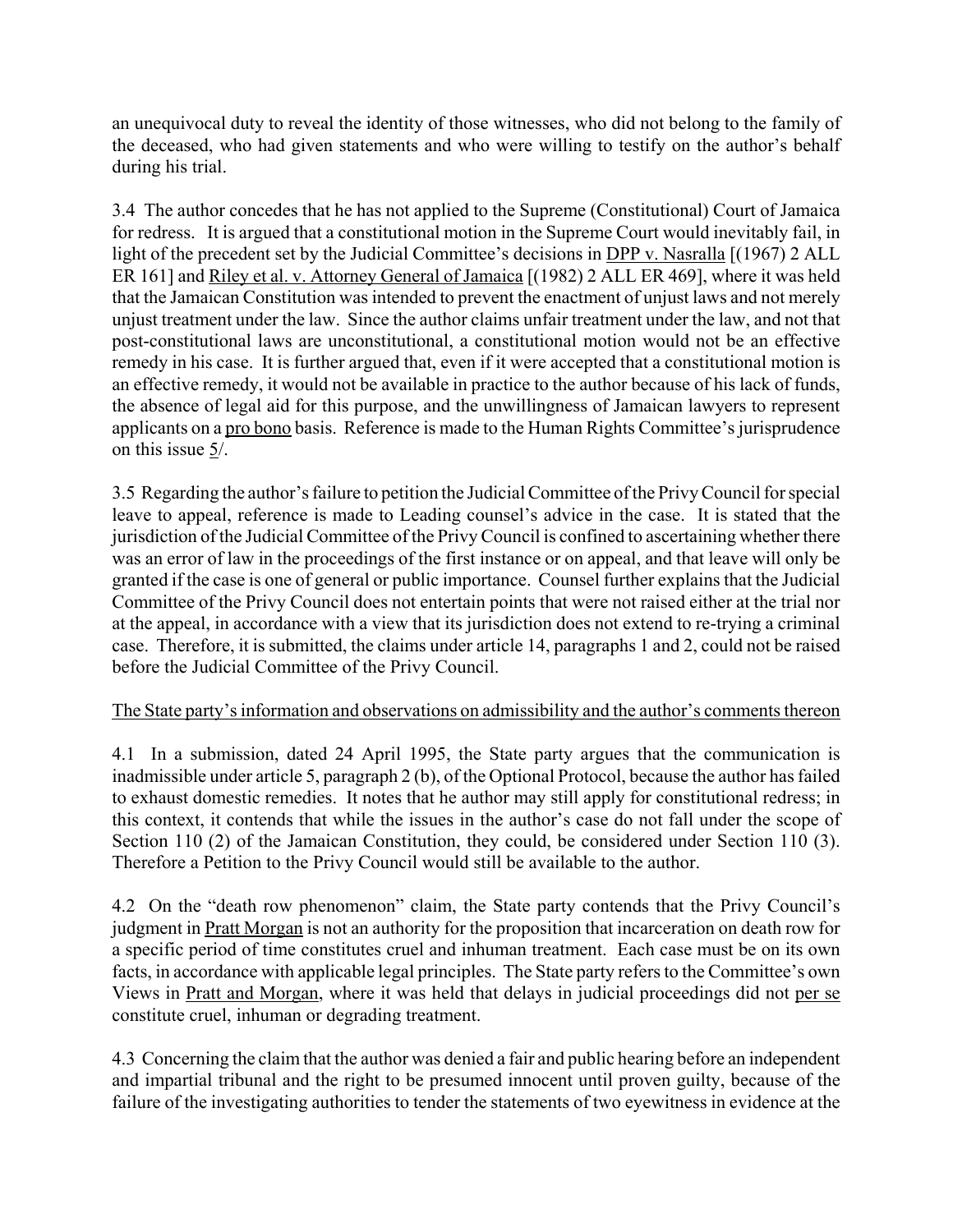trial, the State party argues that it will investigate this allegation and report to the Committee at a later stage.

5.1 In his comments, dated 22 May 1995, counsel refutes the State party's affirmations that an appeal to the Privy Council is still open to the author. He points out that the author has not petitioned the Privy Council in accordance with the advice he was given in writing by Leading counsel, because any petition for special leave to appeal, by a poor person must be accompanied by an affidavit in support of the petition, as well as the certificate of Leading Counsel to the effect that the petitioner has reasonable grounds of appeal.

5.2 Counsel refutes the State party's contention that Pratt and Morgan -v- Attorney General [1993] ALL ER 769, is not an authority for the principle that the delay in carrying out the death penalty after five years automatically constitutes cruel and inhuman treatment and is therefore unconstitutional.

## Issues and proceedings before the Committee

6.1 Before considering any claim contained in a communication, the Human Rights Committee must, in accordance with rule 87 of its procedure, decide whether or not it is admissible under the Optional Protocol to the Covenant.

6.2 With respect to the requirement of exhaustion of domestic remedies, the Committee has noted the State party's contention that the author has failed to petition the Judicial Committee of the Privy Council for special leave to appeal. The author's failure to petition this body cannot, however, be attributed to him, as in order to petition the Judicial Committee, as a poor person, the petition must be accompanied by an affidavit in support of the petition as well as the certificate of counsel that the petitioner has reasonable grounds of appeal. The author has not petitioned the Privy Council on the advice he was given in writing by Leading counsel. In this respect, the Committee wishes to recall its constant jurisprudence  $6/$  and finds, in the particular circumstances, that the application to the Privy Council cannot be considered an effective remedy and does not constitute a remedy which must be exhausted for the purposes of the Optional Protocol. The Committee therefore considers that it is not precluded by article 5, paragraph 2 (b), from considering the communication.

[6.3 The Committee next turns to the author's claim that his prolonged detention on death row amounts toa violation of articles 7 and 10 paragraph (1), of the Covenant. Although some national courts of last resort have held that prolonged detention on death row for a period of five years or more violated their constitutions or laws, the jurisprudence of this Committee remains that detention on death row for any specific period of time will not constitute violation of articles 7 and 10 paragraph 1, of the Covenant in the absence of some further compelling circumstances. As no such further compelling circumstances have been argued, this part of the communication is therefore inadmissible for lack of substantiation, pursuant to article 2 of the Optional Protocol.]

6.4 As to the claim that the circumstances of Mr. Deidrick's detention are inhuman and degrading, in violation of articles 7 and 10, paragraph 1 of the Covenant, the Committee considers that the author has sufficiently substantiated his claim for purposes of admissibility, therefore that this part of the communication is admissible.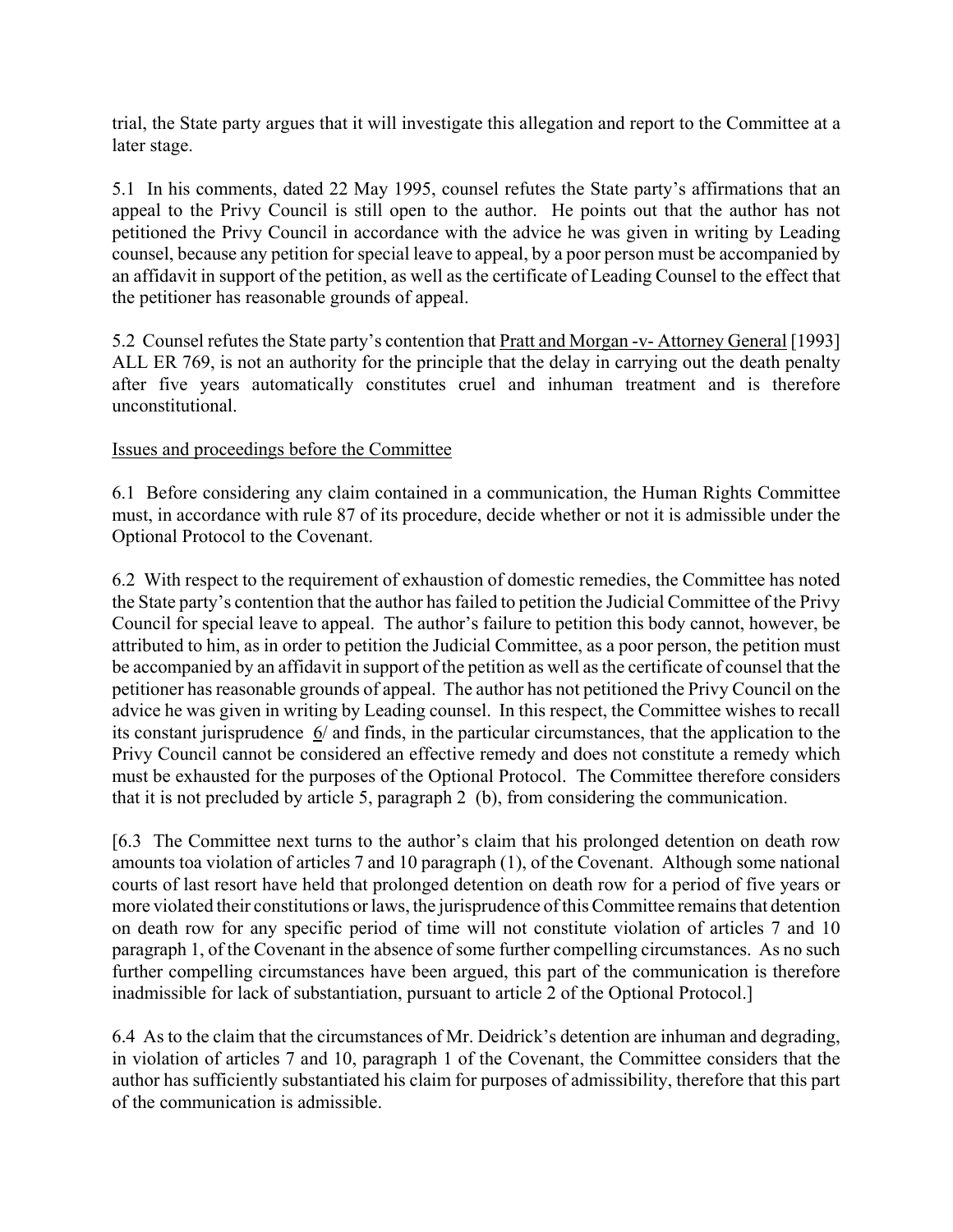6.5 The Committee considers that the author's claim that the failure of the investigating authorities to make available, the statements of two witnesses, denied him the right to a fair trial and violated his right to be presumed innocent in violation of article 14, paragraphs 1 and 2 and consequently article 6, of the Covenant, have been sufficiently substantiated for purposes of admissibility. The Committee regrets that the State party has failed to forward to it the findings of its investigations, fourteen months after having promised to do so. The Committee concludes that these claims may raise issues which should be examined on the merits.

7. The Human Rights Committee therefore decides:

 $\mathcal{L}_\text{max}$ 

(a) that the communication is admissible in as much as it appears to raise issues under articles 7; 10, paragraph 1 and 14, paragraphs 1 and 2, and consequently article 6 of the Covenant;

(b) that, in accordance with article 4, paragraph 2, of the Optional Protocol, the State party shall be requested to submit to the Committee, within six months of the date of transmittal to it of this decision, written explanations of statements clarifying the mater and the measures, if any, that may have been taken by it, the Committee also wishes to remind the State party that it has not complied with its obligation under article 40 of the Covenant;

(c) that any explanations or statements received from the State party shall be communicated by the Secretary-General under rule 93, paragraph 3, of the rules of procedure to the author, with the request that any comments which he may wish to make should reach the Human Rights Committee, in care of the Centre for Human Rights, United Nations Office in Geneva, within six weeks of the date of the transmittal;

(d) that this decision shall be communicated to the State party and to the author and to his counsel.

3/ Communication No. 458/1991, Views adopted on 21 July 1994; para. 9.3.

4/ In <u>Ivan Fergus (1994) 98 CR App R</u>, the Court of Appeal held that had the police carried out their duty to follow the instructions of the Crown Prosecution Service to take the statements from alibi witnesses, it was unlikely that the appellant would have been convicted.

5/ Communication No. 445/1991 (Lynden Champagnie, Delroy Palmer and Oswald Chisholm -v-Jamaica), Views adopted on 18 July 1994.

 $\frac{\dot{x}}{}$  All persons handling this document are requested to respect and observe its confidential nature.

 $1/$  The doctor who performed the post mortem examination described the deceased's wounds as "slashing type injuries".

<sup>2/</sup> Privy Council Appeal No. 10 of 1993, judgment delivered on 2 November 1993.